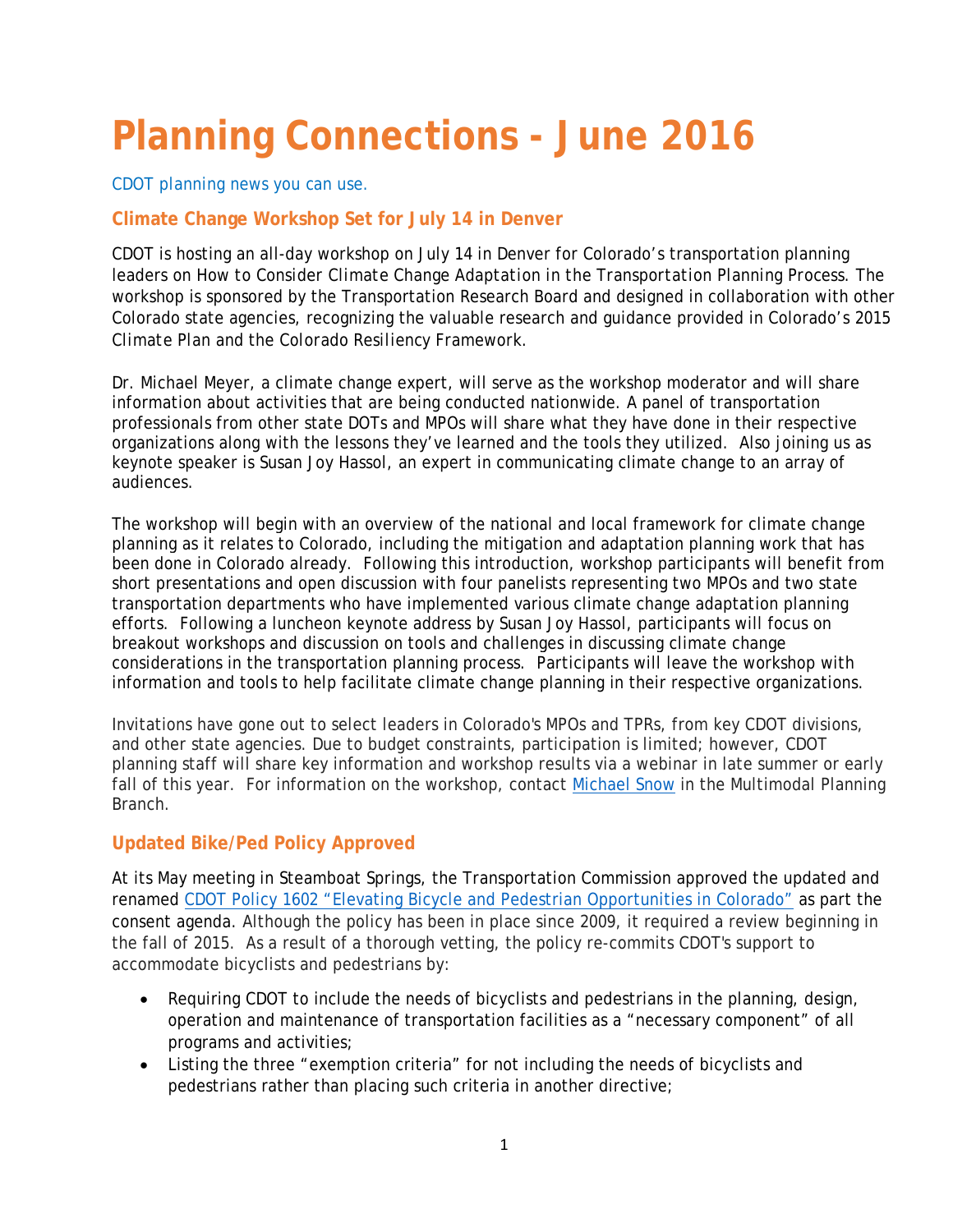- Requiring documentation of reasons *before* the final decision is made to not consider the needs of bicyclist and pedestrian; and
- Specifying that the policy applies to all branches, divisions, regions, and offices of CDOT and consultants working for CDOT and to all projects overseen by CDOT or within CDOT right of way.

Any decision to not accommodate the needs of bicyclists and pedestrians in the planning, design, and operation of transportation facilities must be based on at least one or more of the following exemption criteria:

- Bicyclists and pedestrians are prohibited by law from using the roadway; or
- The cost of establishing bikeways or walkways would be excessively disproportionate to the need or probable use. (Excessively disproportionate is defined as exceeding 20 percent of the cost of the larger transportation project); or
- Where scarcity of population or other factors indicate an absence of need.

Requirements of the bicycle and pedestrian program will be outlined in a revised Procedural Directive 1602.1, currently being finalized. For additional information, contact Betsy Jacobsen in the Multimodal Planning Branch.

# **TSMO Plans, FHWA Application Focus on TDM and Interstate Operations**

The Transportation Systems Management and Operations Division (TSMO) is working on two plans that are expected to be completed in December 2016 and on an FHWA grant application for I-25. The plans are:

- The *I-70 Mountain Corridor Operations Plan. S*trategies to improve safety, reliability, and mobility on the interstate will be identified. The project team has received excellent input from Region 1 and Region 3 staff.
- The *Statewide Transportation Demand Management Plan.* TDM strategies that are being implemented statewide will be included, as well as an estimate of the number of trips saved. The plan also will recommend strategies with high benefit-cost ratios for future implementation.

TSMO is coordinating with Region 1 and RoadX staff to develop the FHWA application for "Advance Transportation and Congestion Management Technologies Deployment". If awarded, funding would be applied to the I-25 Managed Motorways project, which would coordinate the operation of ramp meters on 14 interchanges on I-25 between University south to Ridge Gate in order to optimize traffic flow and reliability. The I-25 Managed Motorways project also will provide:

- Real-time travel information for northbound commuters taking either light rail or I-25
- The number of parking spaces available among the 7,000 parking spaces on the RTD park and ride lots
- Safety alerts to commuters on traffic incidents, crashes, and detours

For additional information, contact Lisa Streisfeld in TSMO.

# **'Project First' Launches Collaborative Approach**

CDOT is working collaboratively with the Colorado Contractor's Association (CCA) and the American Council of Engineering Companies (ACEC) to enhance working relationships on construction projects through an effort called Project First. Project First is expected to better serve CDOT transportation projects through these steps: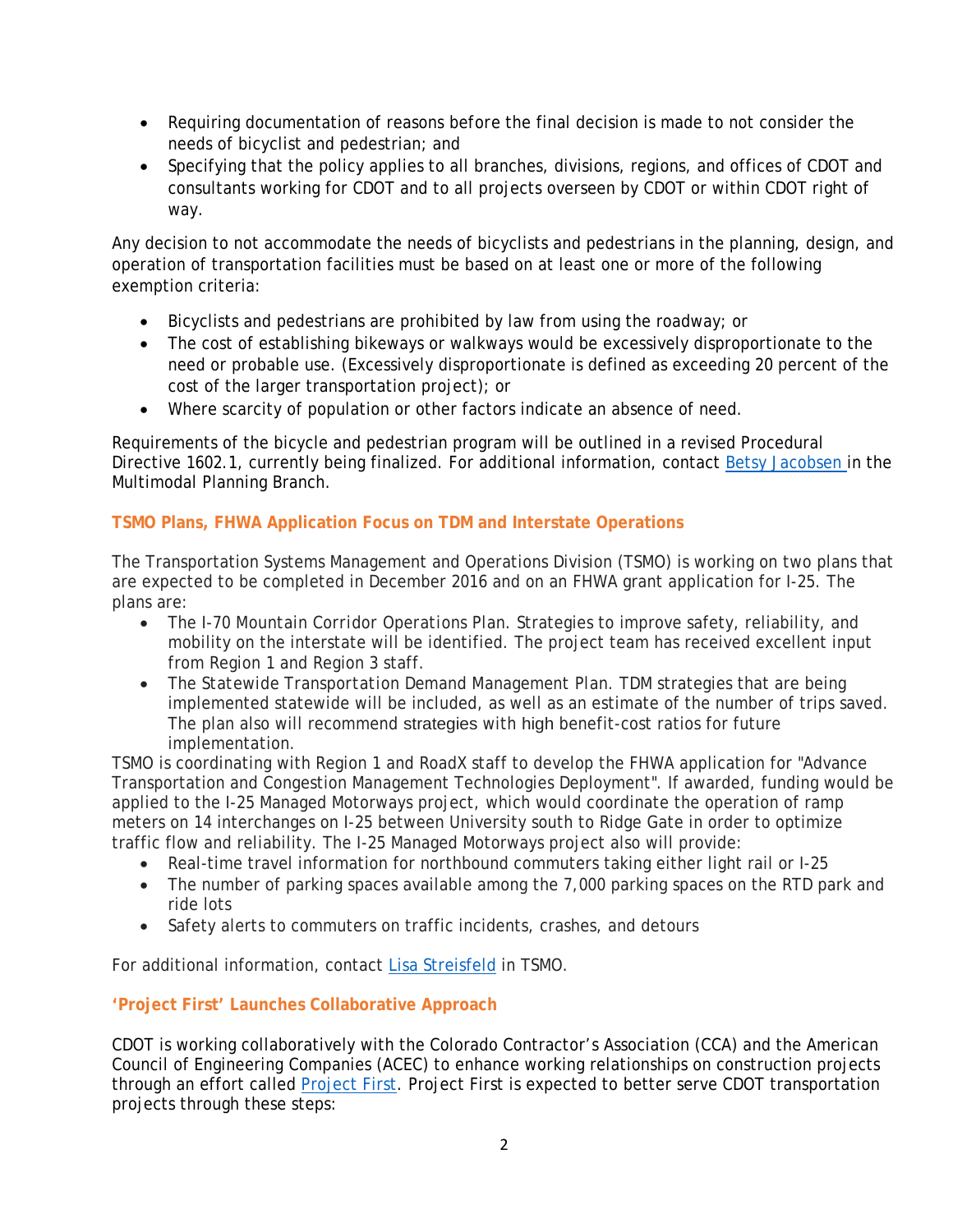- Joint training with both CDOT and contractor employees Existing training will be examined and new training developed that CDOT and contractor employees can jointly attend.
- Risk assessment tool Used to identify risks on construction projects for both CDOT and contractors.
- Issues identification and tracking log The intent of this tool is to quickly identify issues in a timely and efficient manner as they arise.
- CDOT and CCA charter A charter defining how CDOT and CCA will work together is being developed.
- Partnering survey A survey about partnering has been distributed to involved parties.
- Review of partnering specification The contract specification on partnering will be reviewed to emphasize defining partnering session attendees and issues.

For additional information, contact Scott McDaniel, Director of the Division of Project Support.

## **Updates in Brief**

- **Capital Development Committee (CDC) Requests**  CDOT submits requests for funding through the CDC in late July of every year. Regions and Divisions are asked to submit potential requests by June 30. Additional information is forthcoming. Questions and requests can be directed to Tim Kirby.
- **Development Program**  Region staff are working to identify the "top" priorities, with TPR/MPO input, from the Development Program inventory of major investment needs for inclusion in a \$2.5 billion 10-Year Development Program. Regions have been asked to complete this process by the end of September.
- **Economic Analysis to Support Planning**  Oana Deselnicu recently joined the Multimodal Planning Branch as an economist. Oana will be providing analytical support to a number of ongoing efforts, and leading new projects/initiatives relating to the economic benefits of transportation investment.
- **Freight Planning** The Multimodal Freight Plan/State Freight and Passenger Rail Plan will begin in July or early August with kickoffs with the FAC, STAC, and TRAC. Staff are also reviewing criteria and conducting analysis to help in designating Critical Rural and Urban Freight Corridors as part of the FAST Act National Highway Freight Network, with further discussion with planning partners planned this summer.
- **RUC Pilot** An internal kick-off of the CDOT Road Usage Charge (RUC) Pilot took place in early June, with the public pilot anticipated in late 2016/early 2017. CDOT is also participating in a grant application submitted by a consortium of western states for a regional RUC project.
- **Planning Process** The results of the SWP Lessons Learned initiative are being synthesized in a report. A project is planned for fall to build on the outcomes, solicit additional input on what is desired out of the next long-range planning process, identify best practices in other states, and develop a framework for moving forward including how to leverage new capabilities in economic analysis, travel modeling, scenario planning, etc.
- **Policy Directive 14**.**0** A PD 14.0 TC Workshop is planned for August, to precede the annual budget cycle, and will include a report on current status in meeting performance objectives. Consideration of updated or additional performance measures will occur at TC meetings in the fall.
- **RoadX and Technology Planning** Multimodal Planning Branch staff are continuing to coordinate with colleagues throughout CDOT to support the RoadX Program with these technology planning projects: integrating technology into planning and environmental linkages (PEL), establishing guidance for managed lanes corridors, and developing plans and